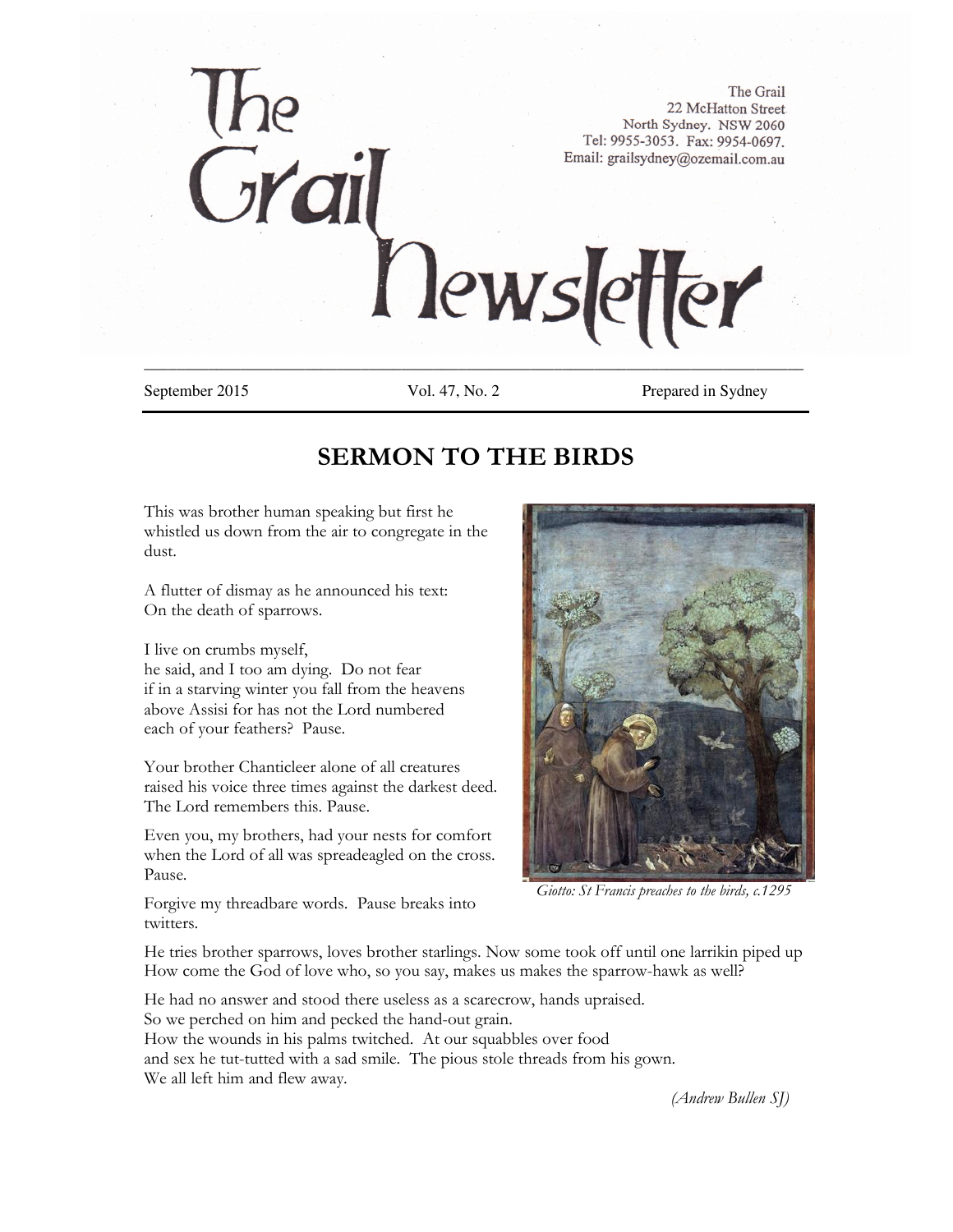# **CONTENTS**

| Andrew Bullen SJ |  |
|------------------|--|
|                  |  |
|                  |  |
|                  |  |
|                  |  |
|                  |  |
|                  |  |
|                  |  |

### **SOME OTHER PUBLICATIONS AVAILABLE**

*A Personal Journal* for prisoners - \$10 per copy (See Sydney News p. 12) For more information and to request copies, contact grailjournal@ozemail.com.au

> *Global Justice Overcoming Poverty Bulletin* – free by email (See Sydney News p. 14) To receive a copy, contact grailsydney@ozemail.com.au

Blessed Be – a spirituality resource here enclosed or attached To continue to receive a copy with the Newsletter, contact helenlmacauley@gmail.com

## **ADDRESSES**

The Grail Centre **Andrea** Venier 22 McHatton Street 2/25 McBean Street North Sydney. NSW 2060. Clayton. Vic. 3168. Tel: 02-9955 3053 (Melbourne) Fax: 02-9954 0697 Tel: 03-9548 9432 Email: grailsydney@ozemail.com.au Email: avenier@bigpond.com

Sheila Hawthorn Jill Herbert (Townsville) (Brisbane) Tel: 07-4779 5931 Tel: 07-3351 5390

2/105 Goodwin Street 14 Carawatha Avenue Currajong. Qld 4812. Ferny Hills. Qld 4055. vidler\_herbert@aapt.net.au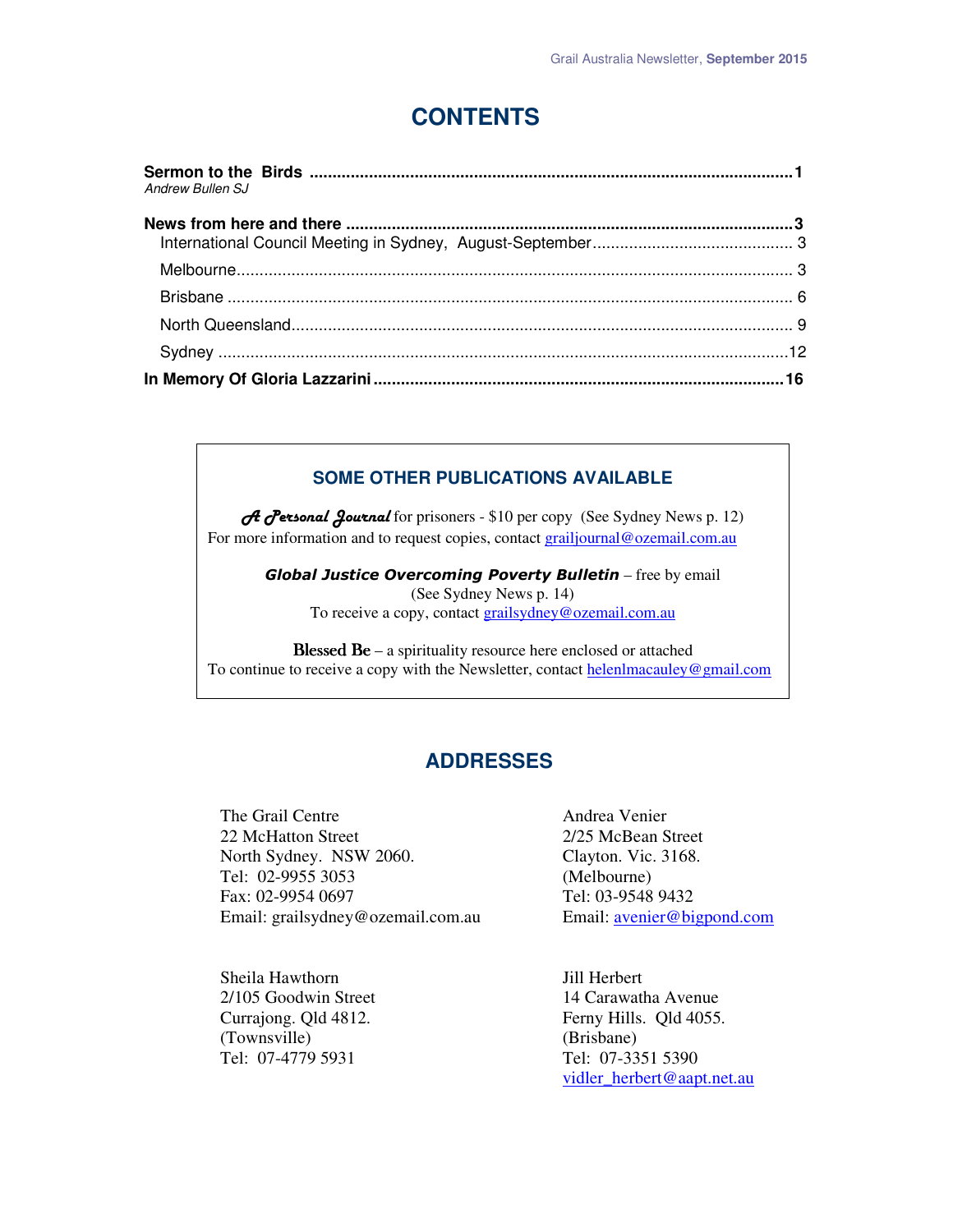## **News from here and there**

## **International Council Meeting in Sydney, August-September**

The Grail International Council (IC), made up of the International Leadership Team (ILT) and a representative from each country where the Grail is established, gathered in Sydney from  $28<sup>th</sup>$  August to  $6<sup>th</sup>$  September. The last time the Council met in Australia was twenty years ago!

Mount St Benedict Conference Centre in Pennant Hills was an ideal location for their meeting, providing everything they needed: comfortable rooms, tasty nourishing meals, good working facilities and great warmth and kindness from the staff. We are grateful to the Good Samaritan Sisters for creating such a welcoming place. As they left for their homes in countries in North and South America, South East Asia and the South Pacific, East and South Africa and Europe, Council members were happy and full of praise for all they received here from Mount St Benedict and everyone who hosted their stay in Australia.

The ILT – Zodwa Mabaso (South Africa), Marian Schwab (USA) and Maria Carlos Ramos (Portugal) – worked for a week before and a week after the IC meeting in the Sydney Centre and three or four of the Council members also extended their stay to visit the Grail groups in Melbourne and Brisbane. As well, some Australian members came to Sydney to spend some time with our visitors: Sheila Hawthorn from Townsville, Ann Aboud and Helen Jeffcoat from Brisbane, Carol Webb from Melbourne. Andrea Venier (Melbourne), Australia's Council member, and Mary Nelson (Brisbane),

who was asked to take particular responsibility for prayer, ritual and liturgy throughout the meeting, were present over the full 10 days.

These rare occasions when Australian Grail members have the pleasure and stimulation of meeting Grail women around the world are precious and we are grateful and delighted.

### **Melbourne**

Winter struck with force in Melbourne this year, with many very cold and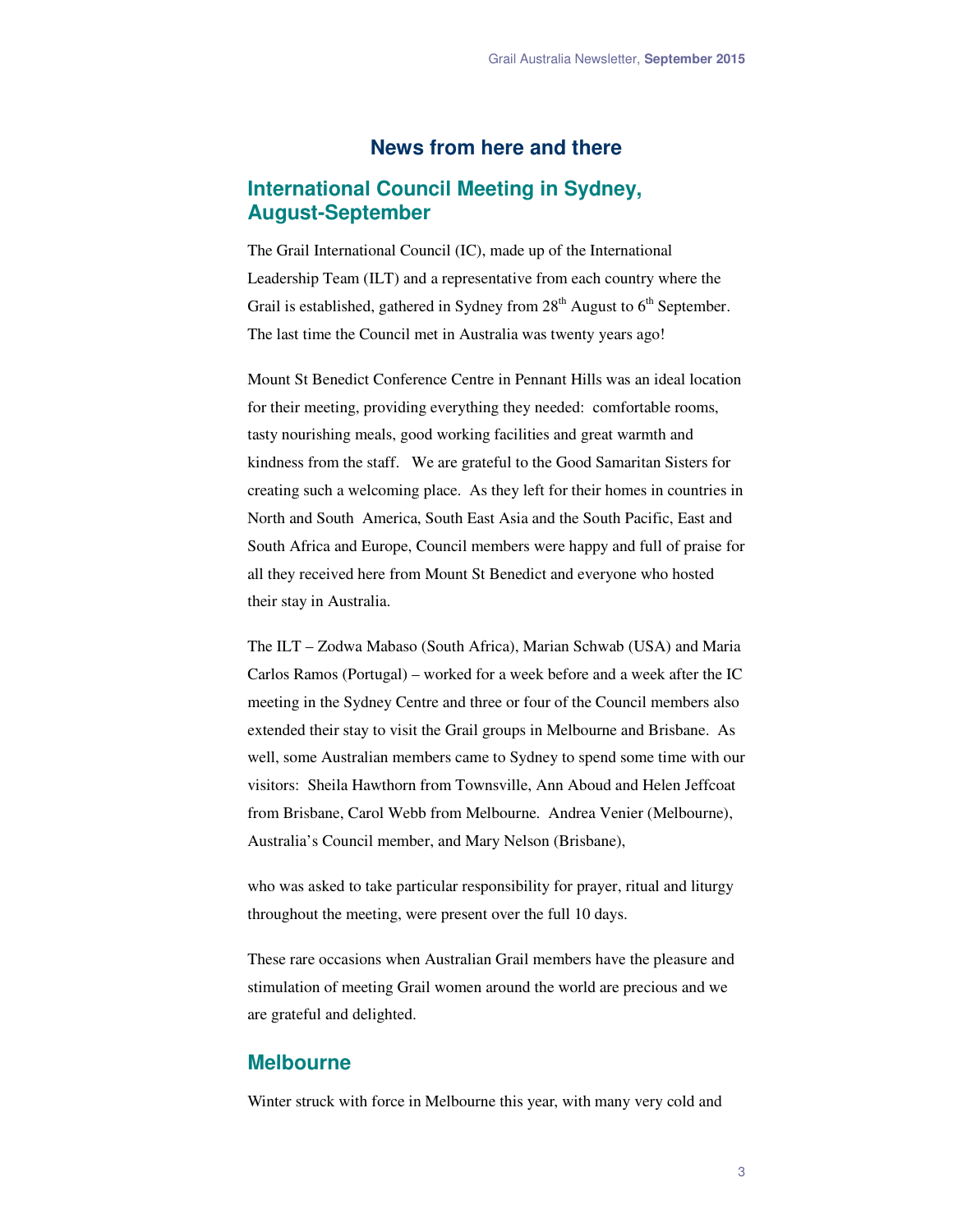blustery days keeping us indoors. Some of us have had to contend with bouts of illness, personally or in the family, whilst others have been dealing with moving house. Amongst it all, we have had a few events and continued our *lectio divina,* as well as planning for our international visitors and the Grail International Council (IC) meeting, held in Sydney from Friday  $28<sup>th</sup>$ August to Sunday September 6.

'Hesed' has seen some major repairs with lighting fixed internally and externally and the replacement of the hot water system. The telephone line has also been repaired and internet access restored. Finally, the driveway garden has been pruned back to allow for better vehicle access. Ann Niall, Genny Grabau and I have been dealing with the many trades-people coming in and out.

Irena Dunne has just moved into the Grail house with the help of family, while Kevin has been battling a serious infection in hospital, which has included two operations on his arm and a skin graft which is still troubling him severely. We have been praying for his recovery. On moving in, Irena felt that she was 'encircled with love'. We are happy that she and Kevin are able to live there for the next few months until their new home is ready for them and we much appreciate Irena's 'home touch'.

In June, we held a *Big Morning Tea* at 'Hesed' to raise funds for the Cancer Council. Our theme was 'Pretty in Pink' as we made use of the beautiful camellias in the garden to decor-ate the living area. It was an enjoyable morning with quite a few new visitors to the house. Since many people present had experienced cancer personally or in their family, we had a reflection together using the camellias to represent our loved ones.

In the same month, we were very saddened to hear of the death of Mary Tregear and pray with, and for, her husband, Geoff, and their family in their deep sorrow. The Tregears lived next door to Margaret McCristal and were wonderful neighbours and friends, not only to Margaret but to all who came to the unit in Hawthorn Grove.

 Our *lectio divina* has continued weekly with Rita Flipo joining our regular group. Rita was a very early Grail member with many interesting experiences to share. We spent the last two months with Julian of Norwich's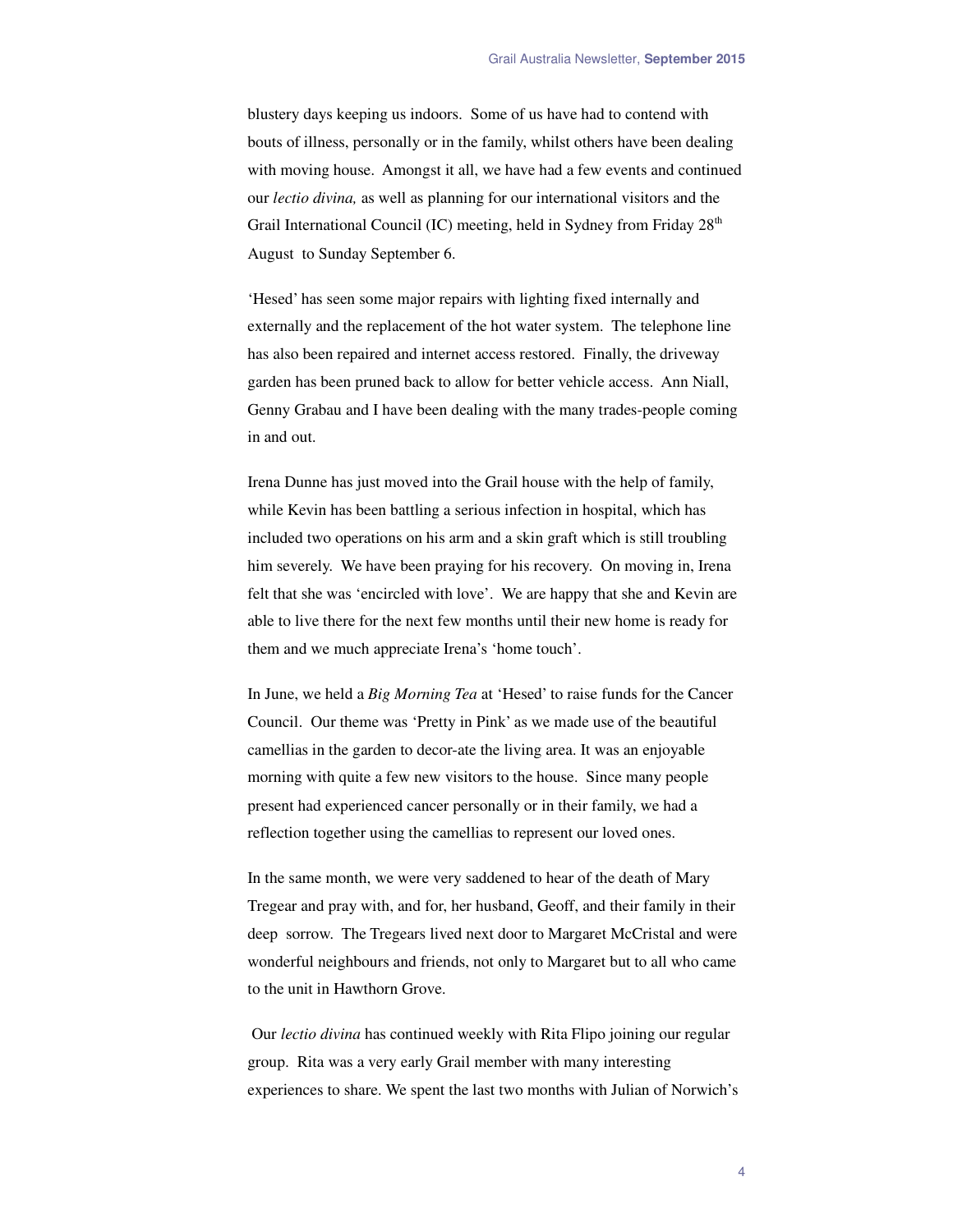*Book of Showings*, including such themes as the Passion, God as Mother, and Prayer, to name a few. In July, our *lectio* group convened at the Eva Tilley Retirement Centre in North Balwyn, so that we could share our reflection with Joanna Waite and celebrate her birthday with afternoon tea. It was a lovely time together.

We had just begun reading Hildegard of Bingen when we heard the good news of Christa Werner's visit to Melbourne after the IC meeting. Christa, former member of the International Leadership Team, is one of our German Grail members who is very familiar with Hildegard's life and writings.

Genny, Ann and I, amongst others, visit Pat Sheeran regularly in the Corpus Christi Aged Care Facility in Clayton. She enjoys visitors as her face lights up when we arrive. Pat finds daily Mass and the rosary a comfort. However, we are concerned that she is getting much more frail.

As well as the usual business and some reflection time at our Regional Group meetings, we planned for Mary Boyd's and Christa Werner's visits and discussed some of the issues to be raised at the IC meeting.

We decided to hold the inaugural Ann Woodruff Memorial Lecture at the Kildara Centre in Malvern as a largely Grail event, although advertised to the parishes and other Catholic organisations. Our special guest, Mary Boyd from Prince Edward Island, Canada, spoke on *Justice and Health*, the two major themes of Ann's life and work. Mary spoke on Canada's Medicare, a fully-funded public healthcare system, and on the value of maintaining it. She also drew attention to current trade negotiations, particularly the Canada-Europe Trade Agreement (CETA) and the Trans-Pacific Partnership (TPP), and their potential for degrading healthcare in both Canada and Australia. Her presentation and the discussion that followed were most informative and inspirational. We concluded with a delicious afternoon tea. Later in the day, a dozen of us convened at a nearby, very hospitable Italian restaurant for an enjoyable, rousing evening! Many thanks to Mary and to Alison Healey who accompanied Mary to Melbourne.

Mary, Alison and I then headed to Sydney for the IC meeting - an intense time of discussion, proposals, decisions, prayer and community celebration and a wonderful experience I will try to share with members in the near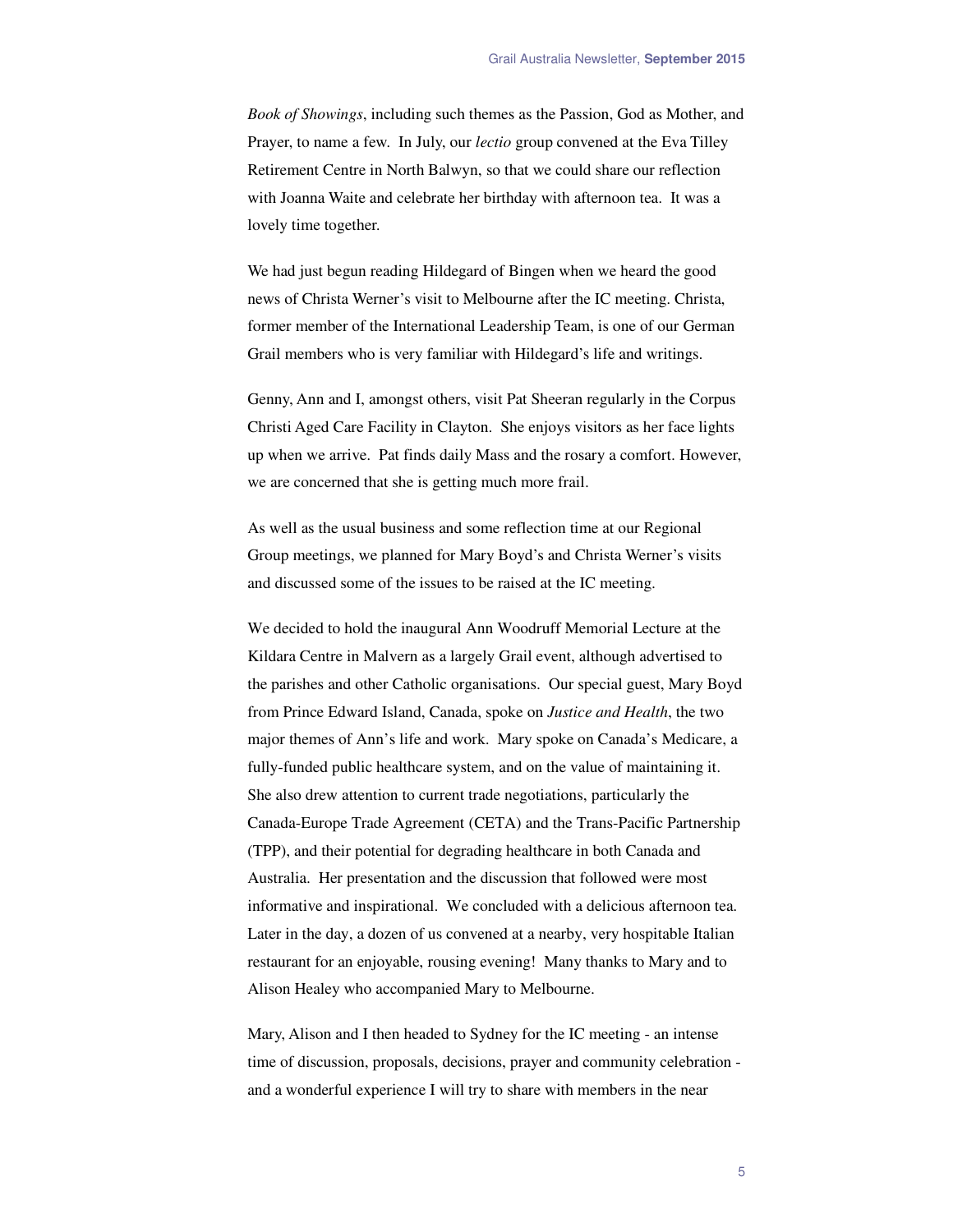#### future.

Back in Melbourne, we welcomed Christa who shared some of her substantial knowledge of Hildegard of Bingen, for which we were very grateful. Thanks to Carol Webb for looking after Christa during her stay and to Irena for her hospitality on the day. Carol was back in Melbourne for a welcome couple of weeks during the time of the Council before returning to the USA.

It has been a busy and thought-provoking few months. Our mantra has become, in the words of Julian: *All will be well, all will be well, all manner of things will be well!* 

*Andrea Venier* 

### **Brisbane**

I write this on the eve of Gloria Lazzarini's farewell from this earthly life. It is with great sadness that we have watched Gloria's rapid decline into ill health. All of us here in Brisbane have visited her regularly and tried to keep conversation flowing. This was increasingly difficult. May she rest in peace and may those she has touched during her life remember the spirited discussions and warmth she generated.

Ailsa Paterson and Jo Vidler travelled to the Grail Centre at Cornwall-on-Hudson in the USA for a program in July titled *Sacred Activism*. They both enjoyed their experience, as you can tell from their writing included be-low in this Newsletter. I dreamt about visiting the Bronx in New York and Cornwall for many years before I actually got there. I had heard many stories from other Grail women about these fascinating places. I am still amazed that my daughter has already visited these places of Grail and spiritual significance. A wonderful opportunity for both Jo and Ailsa. Their participation in the program was made possible by the International and Australian Grail. They would like to thank both for their generous sponsorship.

We welcomed Mary Boyd's visit to Brisbane prior to the Grail International Council (IC) meeting in Sydney. She spoke twice in Brisbane, first in the city and then at Elizabeth Lancaster's home in Wishart. We are also hosting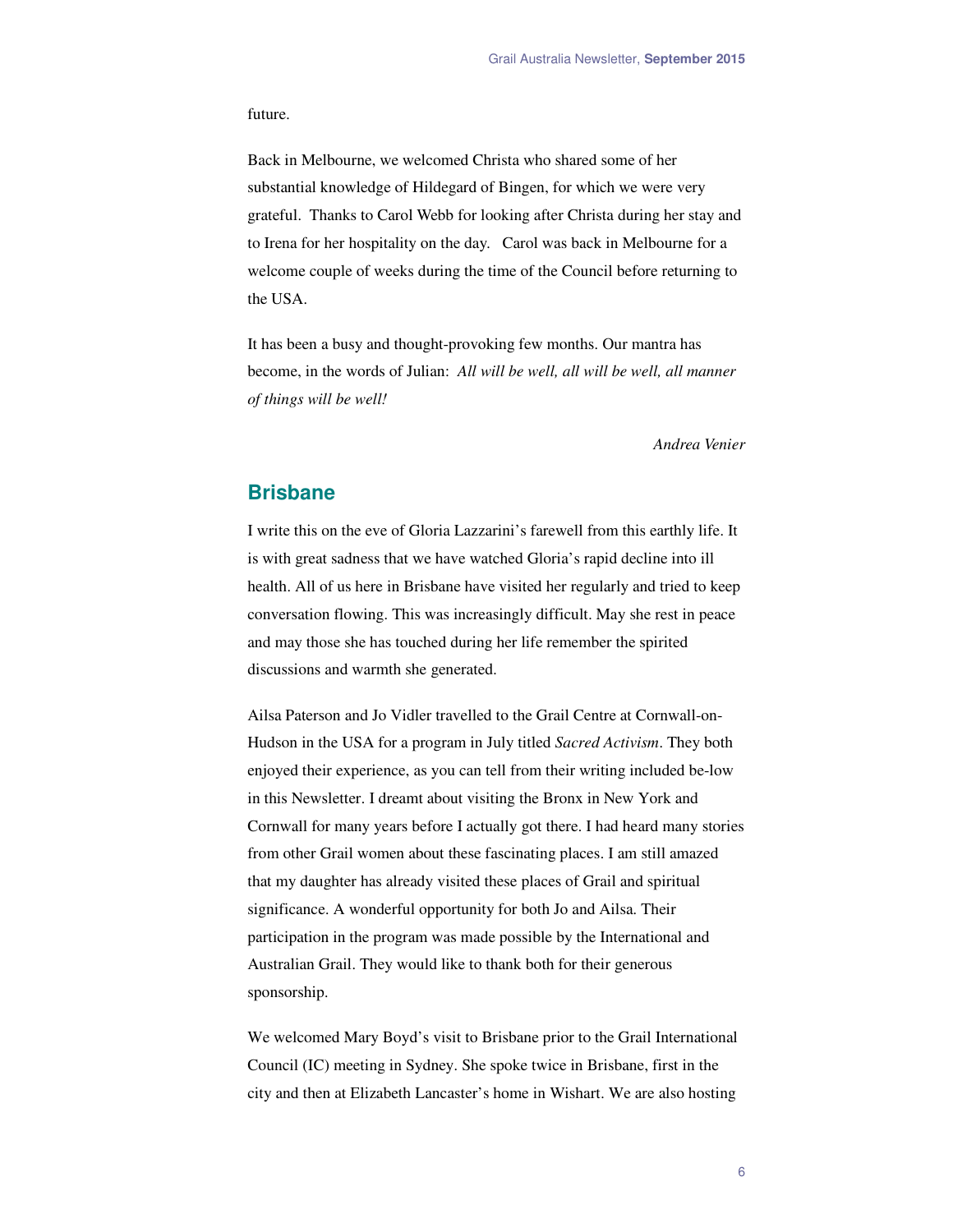a few IC members who have travelled to Brisbane after their meeting. We welcome this opportunity to experience the diversity of our international movement.

We were fortunate to visit the Holland Park Mosque recently. Ann Aboud arranged for Imam Mirza Akbar to talk to us before prayer. We sat on chairs at the back of the mosque, during the prayer at 1pm. Mirza then answered some of our questions. He was generous with his time and knowledge. The Holland Park Mosque was the first to be built in Queensland and is the longest, continuously operating mosque in Australia.

Many women in St William's Parish continue to sew kits for the *Days for Girls* project, some of which we will be sending to Ethiopia. We sent some kits to the IC meeting.

Other activities members have been involved in include an ecumenical forum on *Laudato Si',* Pope Francis' encyclical; a talk titled *The Power of the Gospel, Justice and Peace* at Lourdes Hill College; the Corinda Mental Health Practitioners Forum (MHPF) on trans-gender issues; and a Buddhist Meditation Day. Not to mention Ann Aboud's hastily arranged trip to Paris, Beirut, Venice and Spain!

We have planned a retreat weekend together in November. Helen has booked a house at Boonah, about a 50-minute drive from Brisbane. We look forward to this time to relax together.

*Jill Herbert* 

#### **Two young Australians to The Grail, USA**

In July, Jo Vidler and Ailsa Paterson, both students at university in Brisbane, joined an international group of young women in a program based at the Grail Centre, Cornwall-on-Hudson, New York State. Jo is the daughter of Jill Herbert and Patrick Vidler and Ailsa's parents are Helen Jeffcoat and Brian Paterson.

#### *Jo writes*.

The program introduced us to the concept and reality of 'sacred activism' through sessions facilitated by many inspiring women, each with different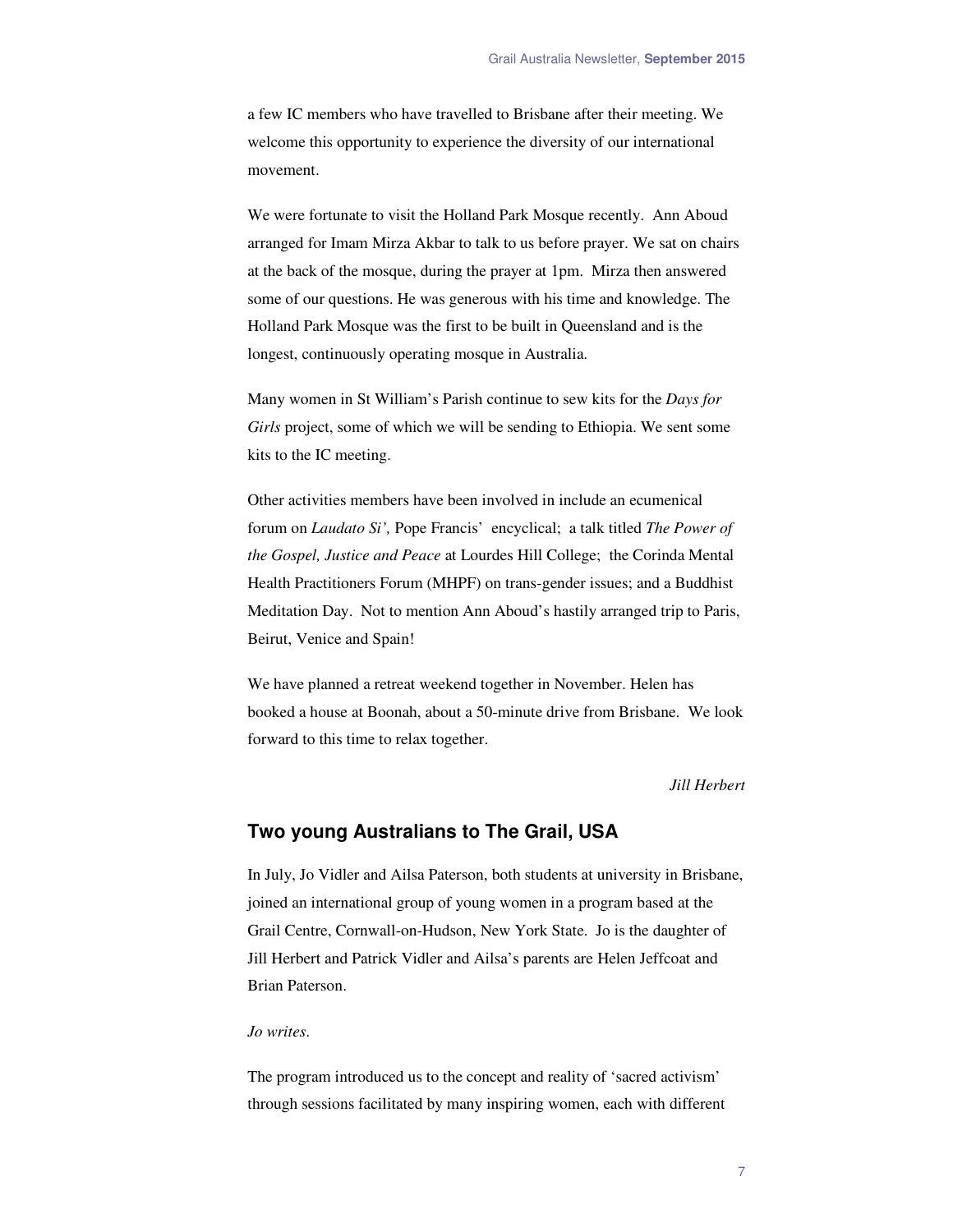experiences and a unique perspective on what it means to be a 'sacred activist'. Ailsa particularly enjoyed the sessions on *Women and the Environment*, led by Joy Garland and Trina Paulus, and *Women and the Arts*, led by Sharon Thompson. I found the session on *The Girl Child* particularly inspiring, as it demonstrated the importance of hearing the voices of young women and girls in our national conversations. We approached these topics from a global perspective through the prism of such UN frameworks as the *Sustainable Development Goals*, the review of the *Beijing Platform for Action* and the *Commission on the Status of Women*. For me, this global perspective reinforced the need for solidarity, particularly amongst women. This, of course, is embodied in the work of The Grail, something I learned very quickly from the wonderful community of young women who had travelled from all over the world to participate in the program. The twenty participants came from nine countries and although we differed in language and culture, we created a shared vision of change and I know that we now have the inspiration and the community behind us so that we can manifest this vision in our own communities.

This was a truly rewarding experience and I would like to thank both the International Grail and the Australian Grail for making it possible.

*Ailsa writes* about visiting the United Nations:

When I walked in the door at the start of the day my knowledge of the UN was limited to a dictionary definition: a worldwide organisation dedicated to peace and prosperity. While I had



heard of the UN from school and previous speakers throughout the program, being physically present at its headquarters was an awe-inspiring and informative experience. However, I think that the essence of the day was about perspective. Sometimes our perspectives are clear, and sometimes we need another to help us to see things in a new light. Being able to walk through the UN buildings, seeing the people and spaces that make so much difference for so many people, changed the way I saw my own 'sacred activism'. Before this program, my view and experience was limited almost exclusively to the Grail in Australia; after this visit I am able to see the world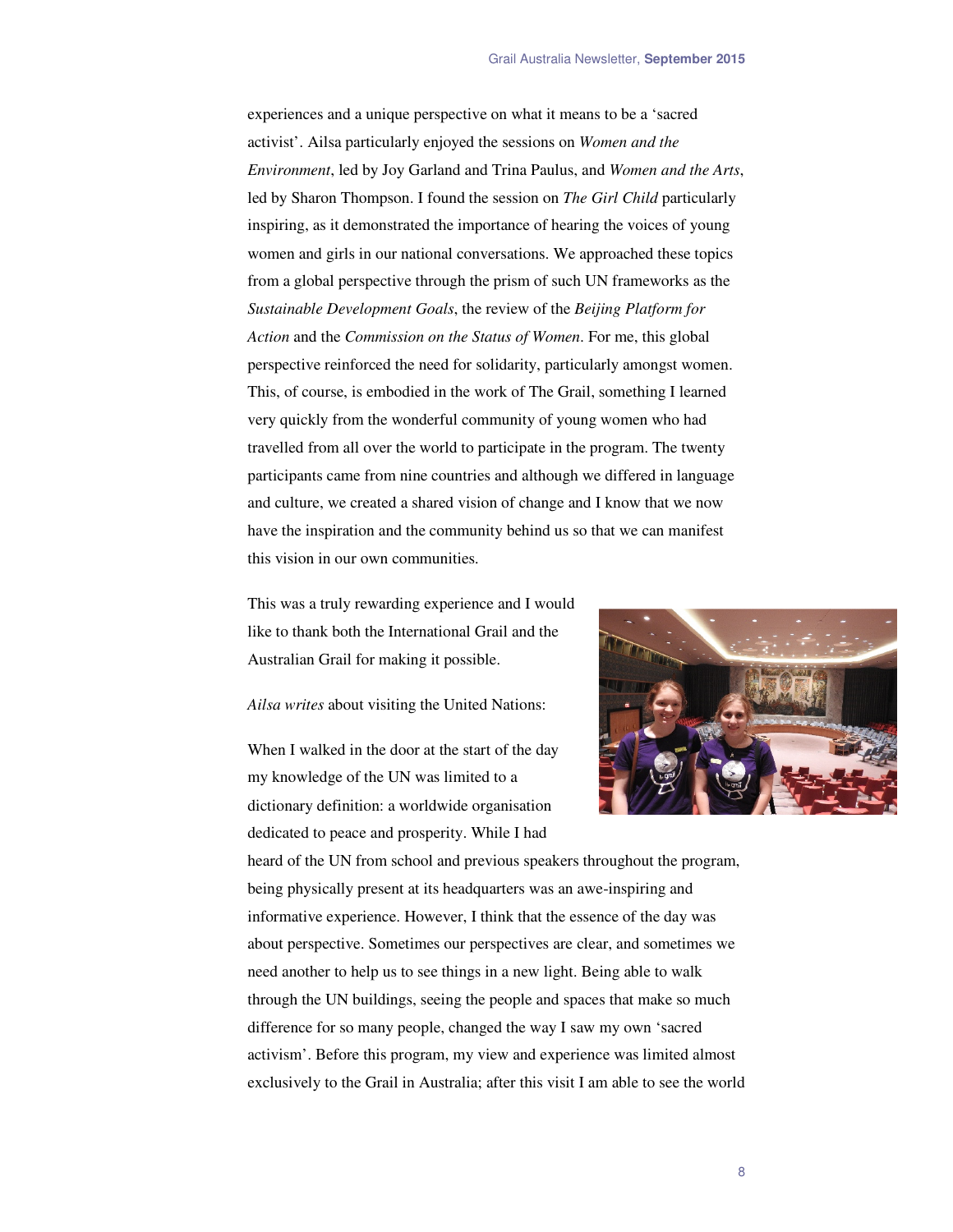on a much grander scale, and I realise that the issues we face in Australia are spread across the globe.

Upon the conclusion of the program, after three weeks of discussion and after meeting so many wise and inspiring people from around the world, on the last day I was asked: 'What will you take away from this?'

There is no short answer but, when asked again by the Brisbane Grail to answer this, I told this story I learnt from the UN.

When tasked with the job of designing a flag for the United Nations, the designers knew that they wanted a map of the globe with all of the countries visible. Contention arose when dele-gates argued over which continent would be depicted in the centre, as in traditional maps. The solution was reached when the designers looked at the globe from a different perspective, viewing it from above, one that would depict all countries while also placing no one country in the centre.

The same practice can be implemented by individual Grail members in their work. Learn to see the facts and issues from a different perspective and you just might find an answer.

### **North Queensland**

In spite of several meteorological predictions of 'deluging rain', the Wet season remained extremely dry for Townsville. Currently Brownsville is a very apt name for this city. Of course, dry grass, a proliferation of hard cracking falling leaves, very few green lawns and water restrictions are really no hardship at all, compared to the ever-deepening, tragic drought being experienced by many people in western Queensland and north western New South Wales.

At the end of May, I had the opportunity to glimpse just a little of these drought conditions driving approximately 500kms to Richmond, west of Townsville, and observing not only the vast, shimmering dusty land and skyscapes but the absence of living animals – only the numerous dead ones on the roadside, two bullocks among the wild life. In Richmond, I participated in the centenary celebrations of Mary MacKillop House, which was first occupied 100 years ago by the Sisters of St Joseph who came here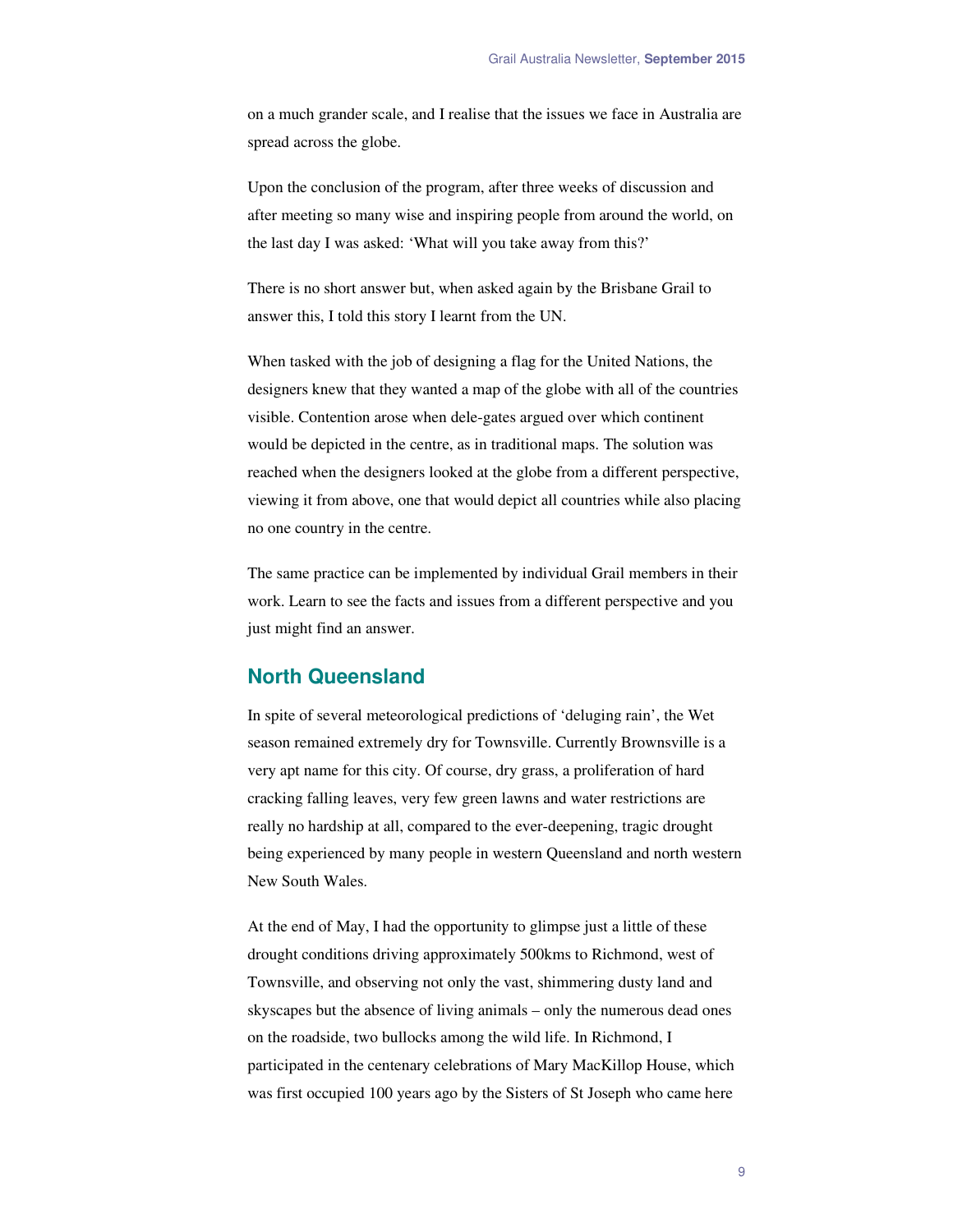to staff a school. The house has filled several roles since: the Josephites were there for about 50 years, then other congregations came engaged in different ministries in the region until early in this century it became the Western Centre for Spirituality. The present coordinator is a Good Samaritan sister.

It has been a special pleasure to have had a number of visitors in recent months. A full-of-news, chatty morning tea with Althea and Bill Norton in April was followed by an equally pleasant news-filled afternoon tea with Margaret Tranter. Margaret's daughter, Johanna, lives in Townsville and teaches at St Margaret Mary's College, so Margaret and Andrew take an occasional short break here from hand-watering the almost 200 trees they have planted in Millaa Millaa. A surprise phone call from Judy Brown meant another occasion for a 'cuppa'. This was not long enough to catch up adequately, as I have not seen Judy for several years. We met again at the House of Prayer which is very dear to both our hearts. Judy was one of the persevering visionaries, with the late Fr Mick Mullins and Josephite sisters Carmel and Elaine, who made the House of Prayer a reality in the Townsville Diocese. A few weeks ago there was another unexpected call from Barbara Erskine who was in Cairns on a visit to the North. She later came to Townsville where we met a couple of times before she left to housesit for a friend in Mount Isa who is overseas for a couple of months. Apart from being with friends in this part of the world, Barbara was particularly delighted to be warmer than she had been in Victoria!

Townsville Little Theatre has had a very busy year with fund-raising events, major stage productions and the Festival of One-Act Plays, during which they performed in 8 plays and won 9 awards, including 1st and 2nd for the Best Production in the Open Section. For the first time, the Little Theatre group was a lively presence at the annual Palm Creek Folk Festival. The magic show tent for children was very, very popular.

This festival is a major commitment of Deborah Pennington's and Cheryl Vacchini's every year, as they are active members of the Townsville Folk Club. Deb did 8-9 hours compering in the large performance marquee. Within days of the festival, they both departed the country with the *Aquapella Choir* to sing in Venice and Florence. Their itinerary also includes Rome, 'sailing', 'the cricket', the Purbeck Valley and Glastonbury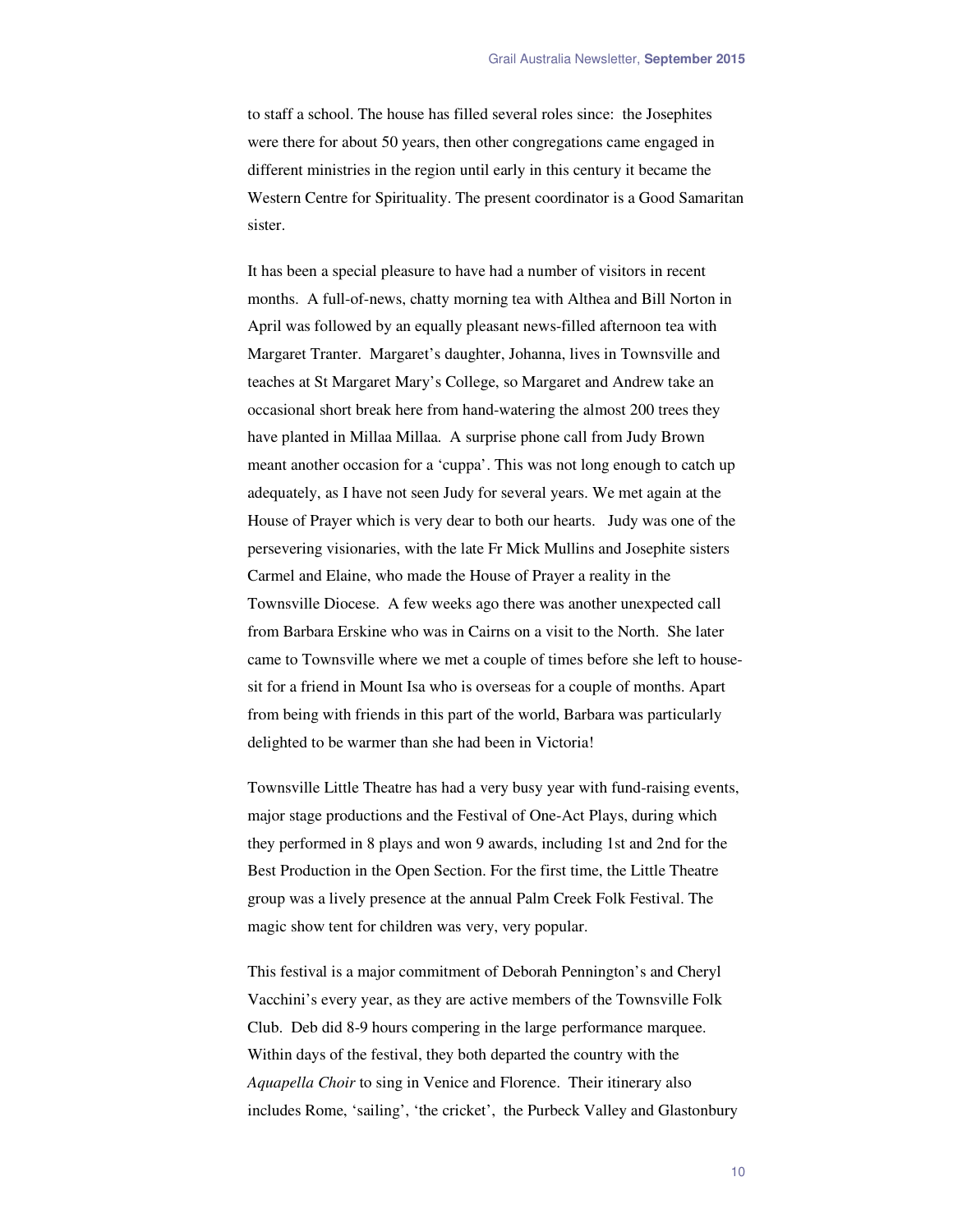Festivals and the Changing of the Guard at Buckingham Palace. Deb is due to report back to work on 11 July, 2016, so we expect to hear more of their movements in the next twelve months.

 $23<sup>rd</sup>$ -30<sup>th</sup> August was Queensland Multicultural Week when approximately 80 events across the State showcase the diversity of cultures that enrich life in Queensland. For 25 years, the Multicultural Affairs Queensland Department has given awards in various categories to recognise individuals, businesses and community organisations who, through paid work and volunteering, promote multicultural-ism and harmony in the State. In 2010 Townsville Multicultural Support Group received the Community Organisation award and in 2015 the Group was one of three finalists in the Business Excellence category. This year, the World Wellness Group was recognised for the essential work they do out of a medical practice, inclusive of allied health and traditional medicine services. The Group's mission is to provide affordable health care and any profits are directed into its services. It has established strong corporate partnerships. This year I was one of the four finalists in the category of Multicultural Ambassador. It was won by Ms Yasmin Khan who, among a number of other initiatives, started the very successful Eidfest, now in its eleventh year in Brisbane, which celebrates the conclusion of Ramadan. This event attracts thousands of visitors from the Muslim and wider community.

During Multicultural Week, Meg Davis, Manager of the Townsville Multicultural Support Group, and I were invited to attend a gala dinner in Brisbane where the 123 nominees were acknowledged; the 23 finalists were introduced to the large audience and received Certificates from the Minister for Multicultural Affairs; and the six winners were presented with their awards – beautiful, hand-painted ceramic tiles. Besides being a most enjoyable event on a balmy Brisbane night, it was a hope-filled one, uplifting to one's spirit.

Peace be with everyone,

*Sheila Hawthorn*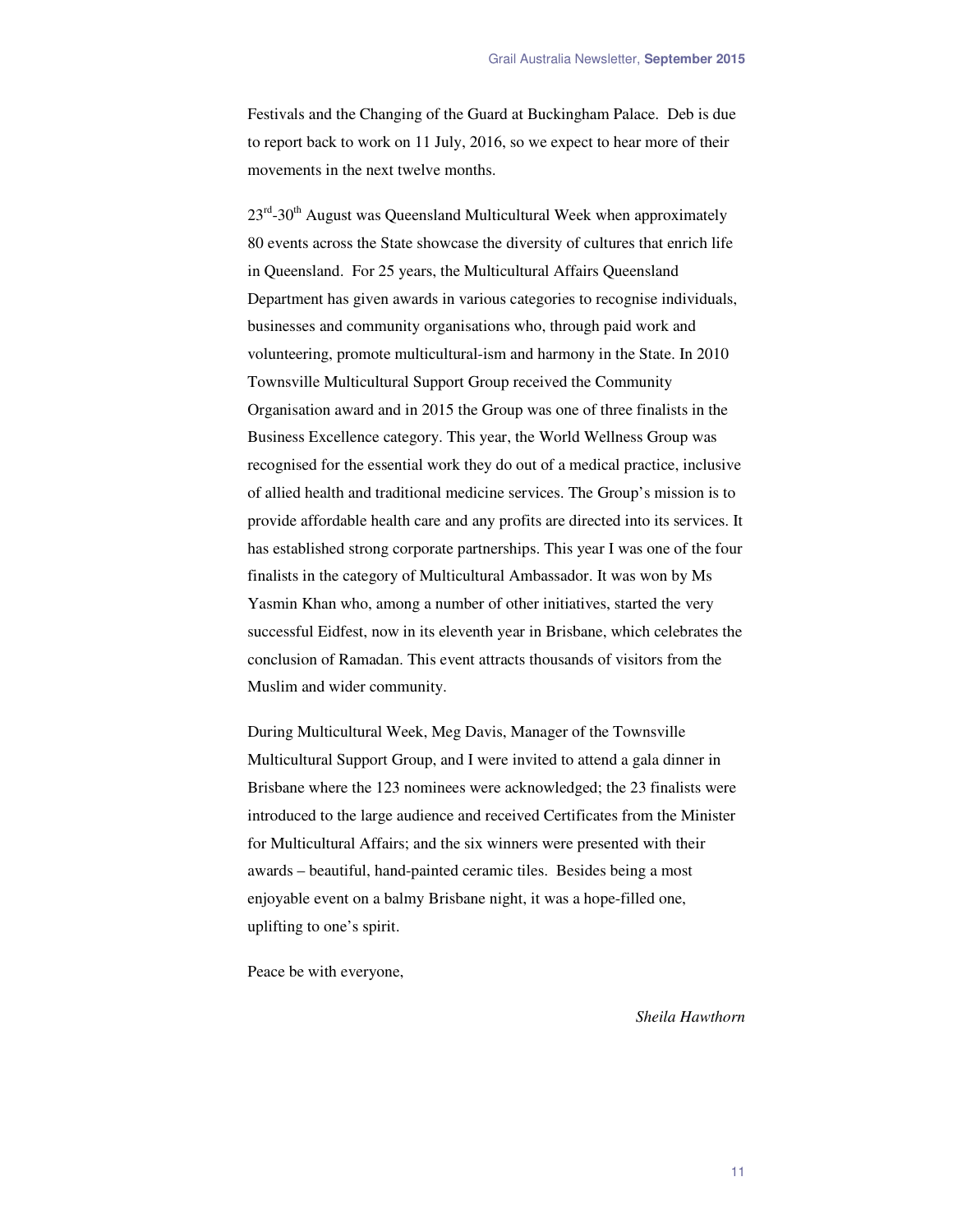### **Sydney**

The latest news is that the 2015 version of the Personal Journal for prisoners in correctional centres has arrived from the printers for distribution. The team responsible for it – Elizabeth Lee, Anne Marie George, Marian Kelly, Nour Barcha and Alison Healey – had learned from the first publication in 2013 and are very happy with the easier production process this year and the outcome: new images, new quotations, high quality printing. What remain the same are Marian's lovely, creative designs, the numbers of copies and the method of distribution. We have printed again 2000 journals. We will sell 1000 at the cost of \$10 each; the remaining 1000 will be given by chaplains and pastoral workers to inmates of correctional centres. In other words, every person who buys a journal gifts one to a person in prison.

The 2013 journal was very well received and stories we have been told of their use by men and women in our gaols were really encouraging. We hope readers of this Newsletter might join us in this project, purchasing a copy themselves, and/or taking multiple copies to sell in their locations. (See p. 2.) During the International Council meeting here, we received orders for multiple copies to be sent to the USA and Sweden.

From  $18<sup>th</sup>$  to  $24<sup>th</sup>$  September, well over 100 prison chaplains from around the world will be in Riverview College for a Conference. Elizabeth is one of the organising team and has taken some boxes of journals to display and sell there. We hope they may take the idea home and produce something similar appropriate to their own culture. We were inspired initially by a publication in the USA of Sr Joan Chittister, OSB, and have adapted it for Australia.

If you don't read this Newsletter sequentially from the beginning (as I know many don't) let me refer you back at this point to the Brisbane news of Jo Vidler's and Ailsa Paterson's trip to the USA for a young women's program with the Grail there. In 2013, Bernadette Gemmell, Tricia and Geoff's daughter, spent three months in New York at the Grail house in the Bronx and Tricia has written here news of her doings since then:

'Bernadette has often said that her three month internship with the Grail in the Bronx and her participation in the UN Commission on the Status of Women in 2013 changed her life completely. Fresh from finishing a Masters in International Development, she went to New York in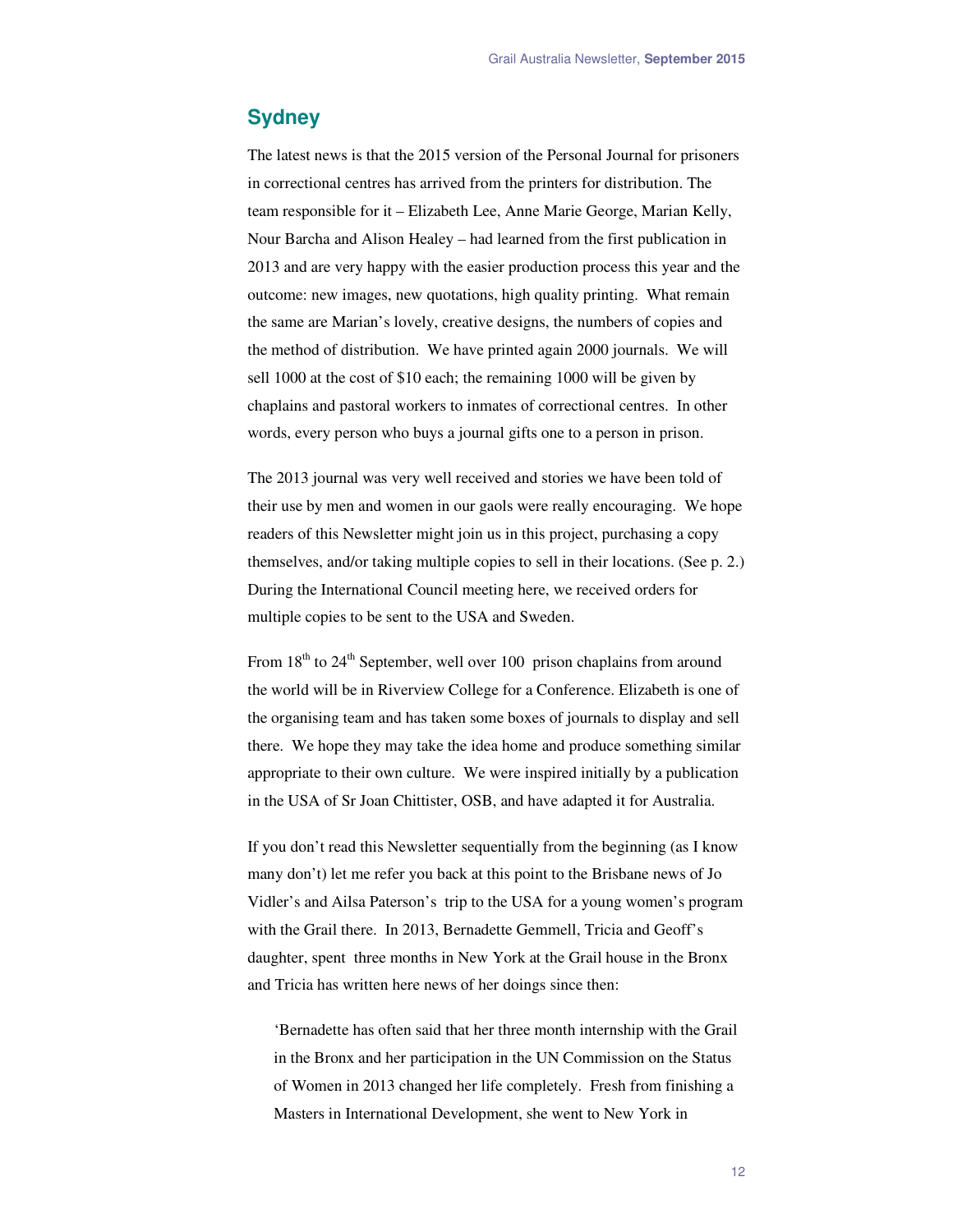February 2013 ready to broaden her knowledge and understanding, but emerged from her Grail-embedded experience with a passion for advocacy and a burning desire to follow a career path in that direction. She was fortunate to be employed by the Global Network for Rights and Development in Stavangar, Norway, as a research officer, but soon became responsible for setting up the whole department focussed on the empowerment of women. Now she has found another job, as Research and Communications officer for the European Institute of Gender Equality in Vilnius, Lithuania. She can still hardly believe that it all started with the Grail and that the journey has already taken her to so many different countries and life experiences. She is looking forward to the challenges of the new job but also to staying in the one place for the next three years!'

Over a six-week period in June-July, six women participated in a program of *Introduction to the Grail,* which we normally hold at least once a year for women interested in either closer association with, or membership in, The Grail. We always enjoy these sessions as every new group brings new experiences and insights to our reflections and conversations. We look forward to our continuing journey with them. We still have to find an effective way of overcoming distances and growing relationships with interested women living in regional areas of the State.

Other regular activities continue. The Book Club, convened by Sonia Mrva, is always stimulating and enjoyable. We move from home to home on the fourth Friday of each month. This year Carol and Jack Flanagan celebrated their  $40<sup>th</sup>$  wedding anniversary in their house in Gerringong, which was once the Station Master's residence, and invited all the Club members to join them over a weekend. What a lovely time it was. We all admired very much the additions to the original small cottage with its heritage status. Carol and Jack had enlisted the talents of architect John Murray, partner of one of the Book Club members, Maureen Partridge, herself a gifted colour adviser on the project.

Wednesday evenings, 7.30 – 9 pm, are devoted to *lectio divina* on chosen texts. At present we are focussed on Pope Francis' *Laudato Si'.* Every second month on Tuesday mornings from 10 am to noon, Tricia Gemmell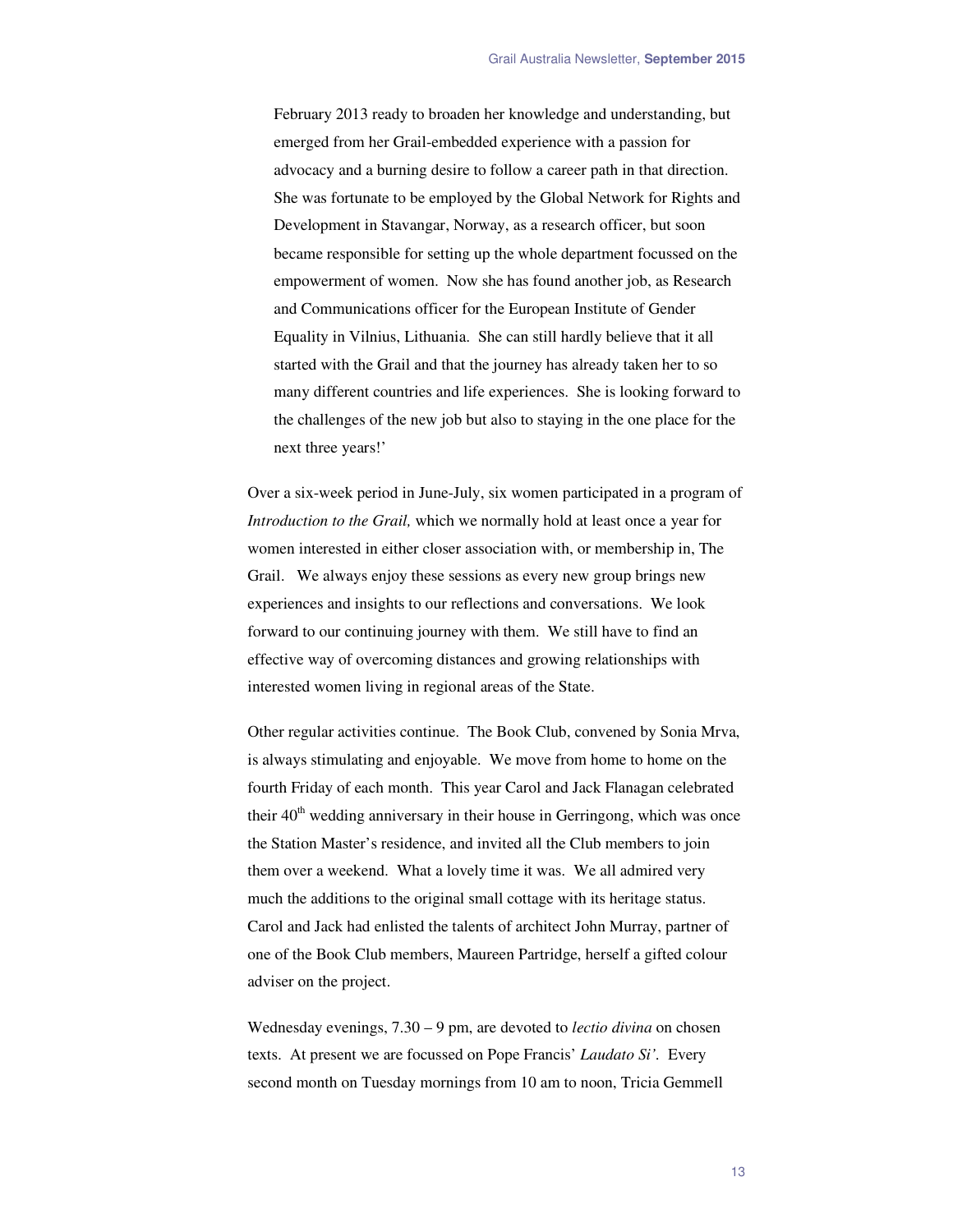convenes another similar program of reflection. The theme for this year is the spirituality of Benedict. Anyone is welcome anytime to these programs

We couldn't take advantage of Mary Boyd's presence in Sydney for the International Council meeting as much as we would have liked. Mary is founding director of the Mary MacKillop Social Justice Centre in Charlottetown, Prince Edward Island, Canada, and a prominent activist for justice at local, national and international levels. She spent one afternoon with Sydney Grail women speaking particularly about regional trade negotiations involving both Canada and Australia: how certain proposals threaten public health policies in both countries and subject a nation-al government's authority to legislate to the profit-making interests of foreign corporations. Mary also visited the office of AFTINET (Australian Fair Trade and Investment Net-work) where she met with the Convenor, Pat Ranald, and some of the Working Group to exchange information and perspectives on global trade.

I represent The Grail in this Working Group and Mary and I coordinate an international network of Grail members and friends concerned with issues of *Global Justice Overcoming Poverty.* Six times a year, we produce a 4-page Bulletin of short articles on current topics, which can be sent by email free to anyone interested in receiving it. (See p. 2.)

Congratulations to Kay and Peter Hunt on their  $50<sup>th</sup>$  wedding anniversary. The celebration of family and friends in June was a joy.

Joy turned to sadness in August when news came of the death of Sr Ruth Boland RSJ, who sang alto in the Grail Singers for several years. Mary Robertson and I were able to carry greetings from the choir to the sisters of the Lochinvar community and join them for Ruth's fare-well Mass and burial in Lochinvar. In the same month, Francine Maclurcan (Parmentier) also died. Francine was one of the earliest of Grail members in Sydney, a beautiful and admirable woman, a true friend and, to her children, a 'cherished mother'. In honour of her French heritage, her casket was borne from the church at the end of the Eucharist to the stirring sounds of the *Marseillaise*.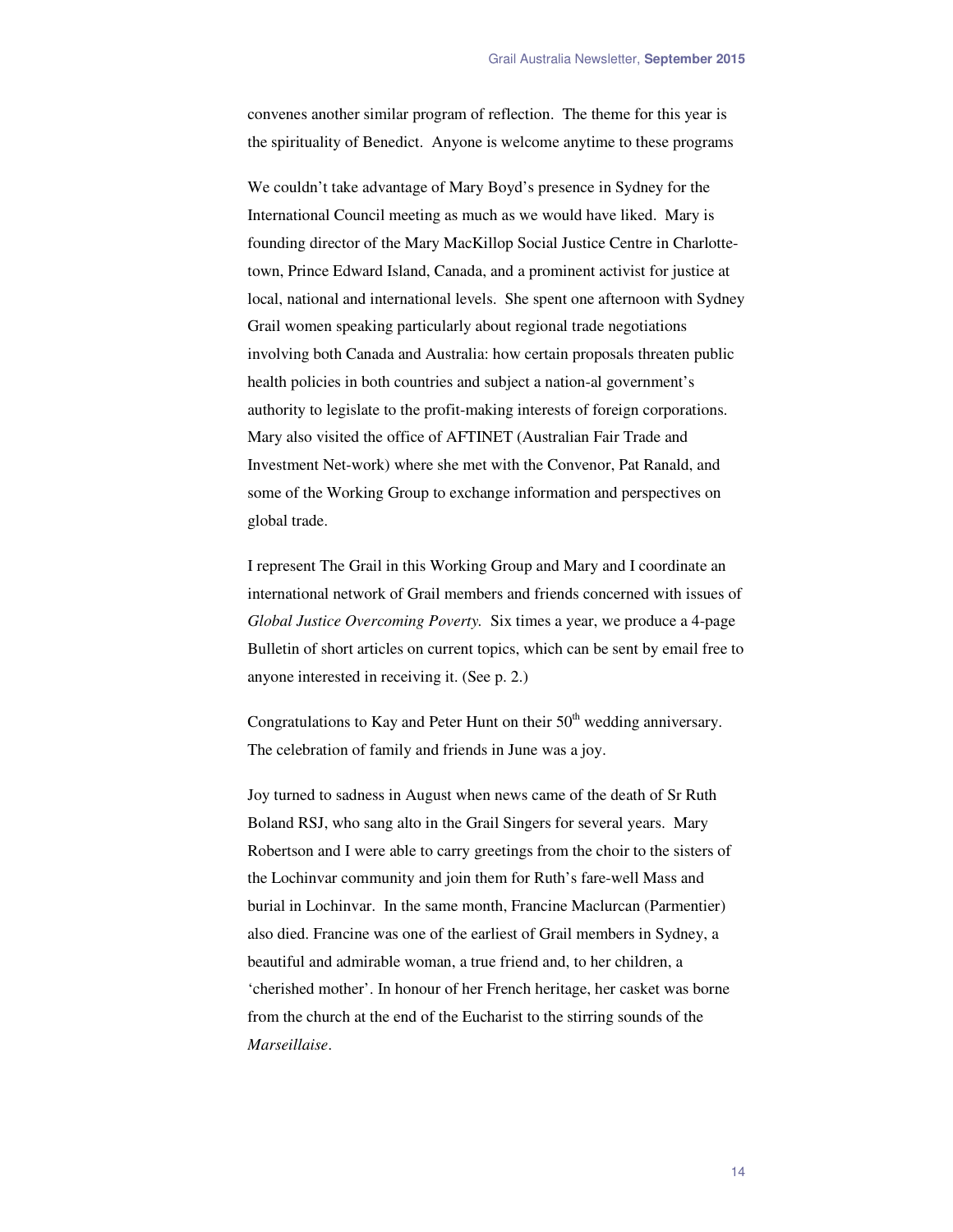Now, in late September, Mark Crombie has told us of the death of his mother, Helen, younger sister of Moya Merrick. The rest of Helen's family being overseas for a grand-daughter's wedding, the funeral ceremonies are being held over until they return in early October . Our heartfelt sympathy and prayers are with them all.

We plan in October to celebrate the 500<sup>th</sup> anniversary of the birth of St Teresa of Avila, after whom our Sydney Centre is named 'Avila' and who inspires us always with her life of contemplative action.

*Alison Healey*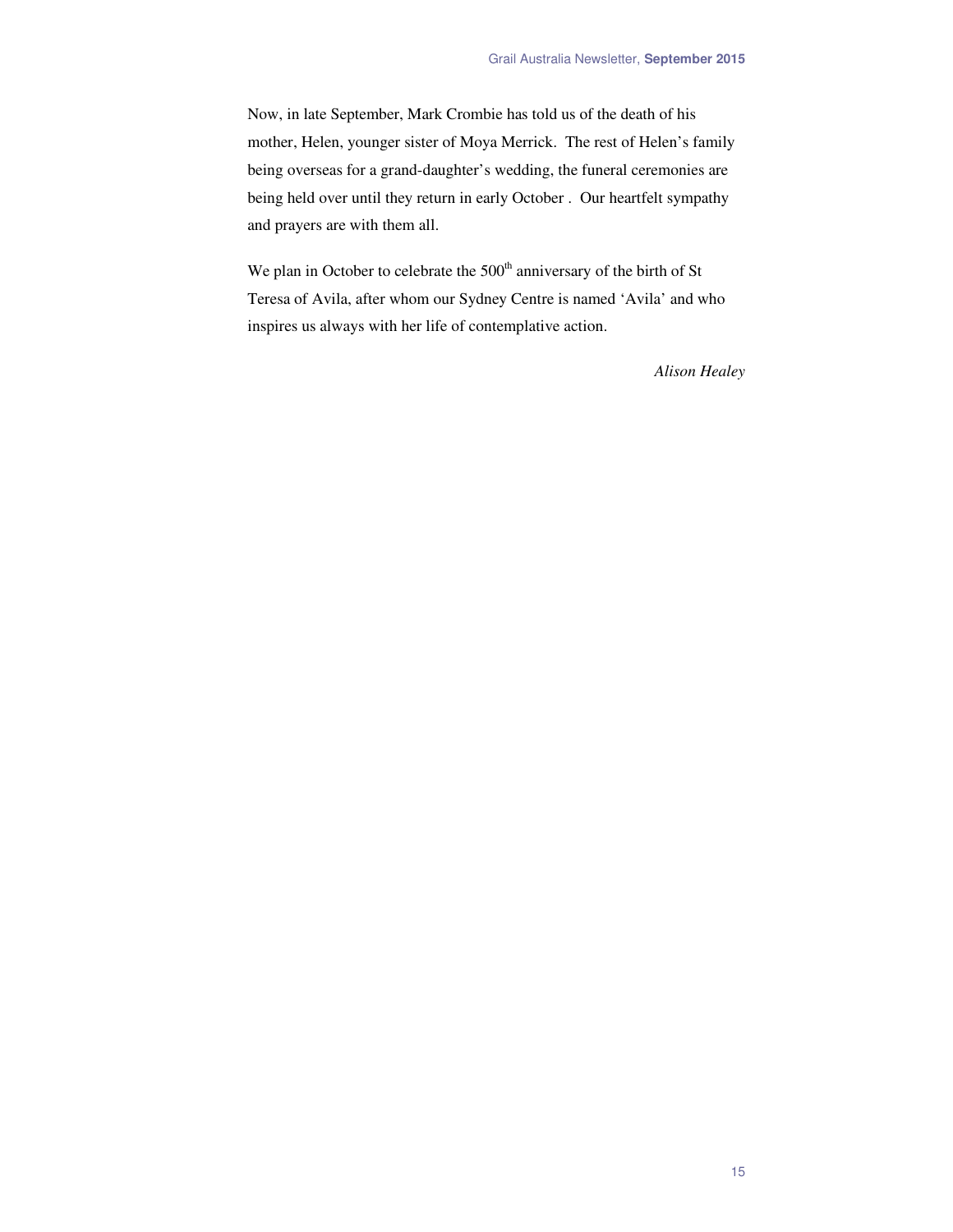## **In Memory Of Gloria Lazzarini**

#### **23rd January 1937 – 1st August, 2015**



Gloria's death came surprisingly quickly, even though we had seen her health steadily declining over recent years.

How often this seems to be the way of things…

Her farewell Eucharist took place in the parish church of Our Lady of Mount Carmel, Coorparoo, Brisbane. It seemed to me that there were people there, family and friends, from every period and part of her life.

There were the members of her family who had shared her childhood and schooldays on the sugar farm at Finch Hatton in a picturesque valley west of Mackay, Queensland. Her sister Claire prepared the liturgy with loving attention to Gloria's wishes and her younger brother James gave the eulogy, drawing on all his cherished memories of her.

There were former residents of 'Ballybrac', the Grail Centre in Mackay where young women like Gloria found a home when they came to town for work or training. At 'Ballybrac' they also were offered a vision and formation for their adult Christian lives and Gloria typically responded with strong faith and idealism. She went south to 'Tay Creggan' in Melbourne and then to Springwood in the Blue Mountains for further formation before making her dedication in the Grail. There were former residents and staff members of 'Tay Creggan' and Grail Nucleus members in the gathering, all of us having lived and worked with Gloria over the years.

From her days in Townsville, first as Deputy Principal and later as Principal of St Raphael's residential college for women on the campus of James Cook University, came former students and colleagues who had become life-long friends. Jo Flynn was there from Melbourne. She and Gloria had spent several years together in Tasmania and Melbourne working in their respective professions, Jo as a medical doctor and Gloria as a social worker, and had maintained a close friendship to the end. When Gloria decided to